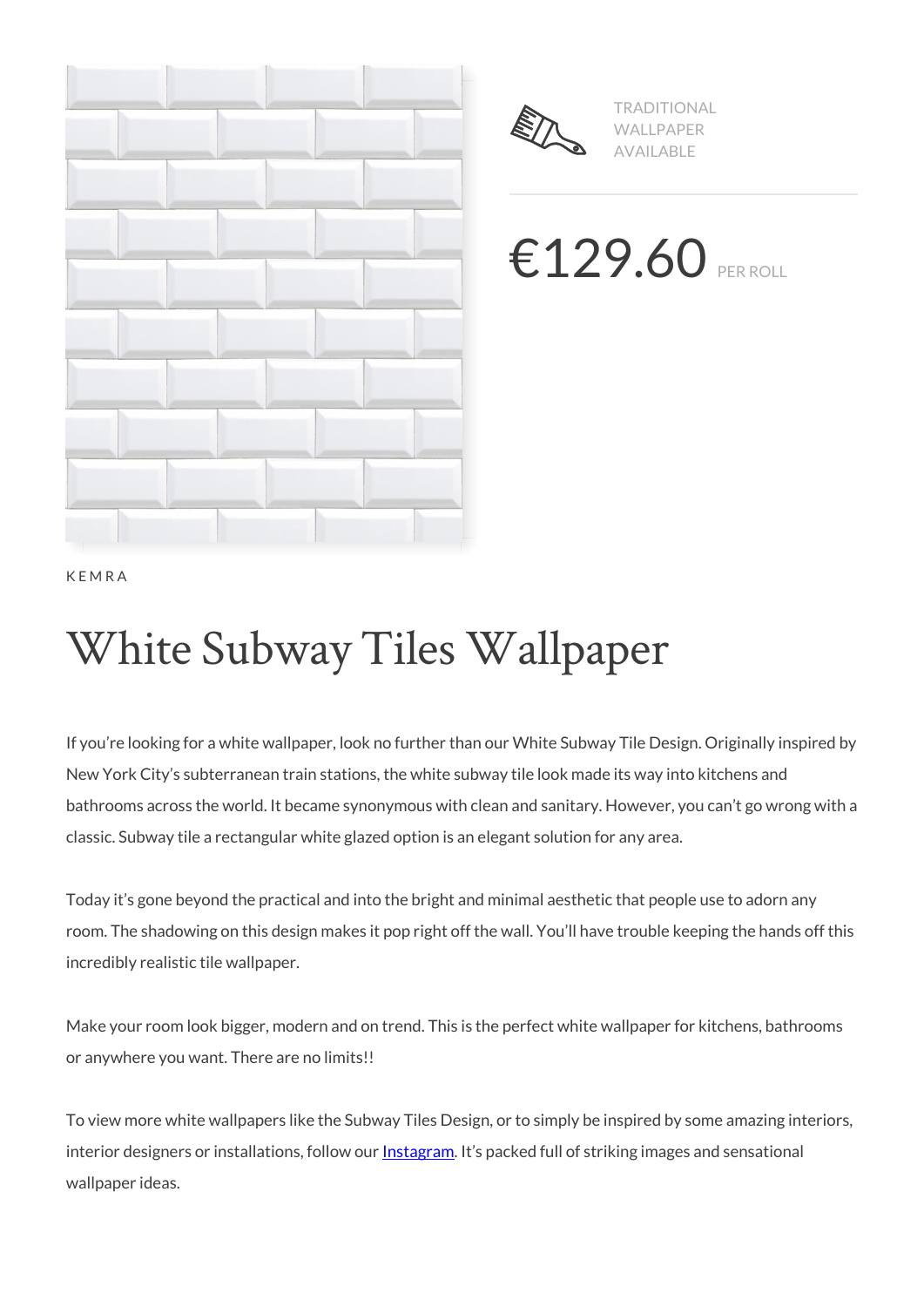**Made to order.** Ships in 4-5 days

Note: *Samples are provided for review of the material, pattern scale and print technique—they are not intended to be used for colour matching purposes. There can be slight shifts in colour between runs, so your wallpaper may vary slightly from sample colouring.*

*Please ensure that you order the correct amount as we do not guarantee that rolls printed in different batches will be an exact match.*



#### KEMRA

The exclusive Kemra Collection. A popular range of faux wallpapers that blur the lines between wallpaper and the real thing. Designed by the Milton & King studio, this collection of realistic photographic wall coverings is designed with practicality in mind. Hard wearing, easy to install and cleanable, they are the perfect addition to any domestic or commercial decor.

#### ADDITIONAL INFORMATION

At Milton & King we have a huge range of designer wallpapers for you to choose from whether you're decorating your hallway, living room, bedroom or dining room we have a wallpaper to suit your style and budget! With more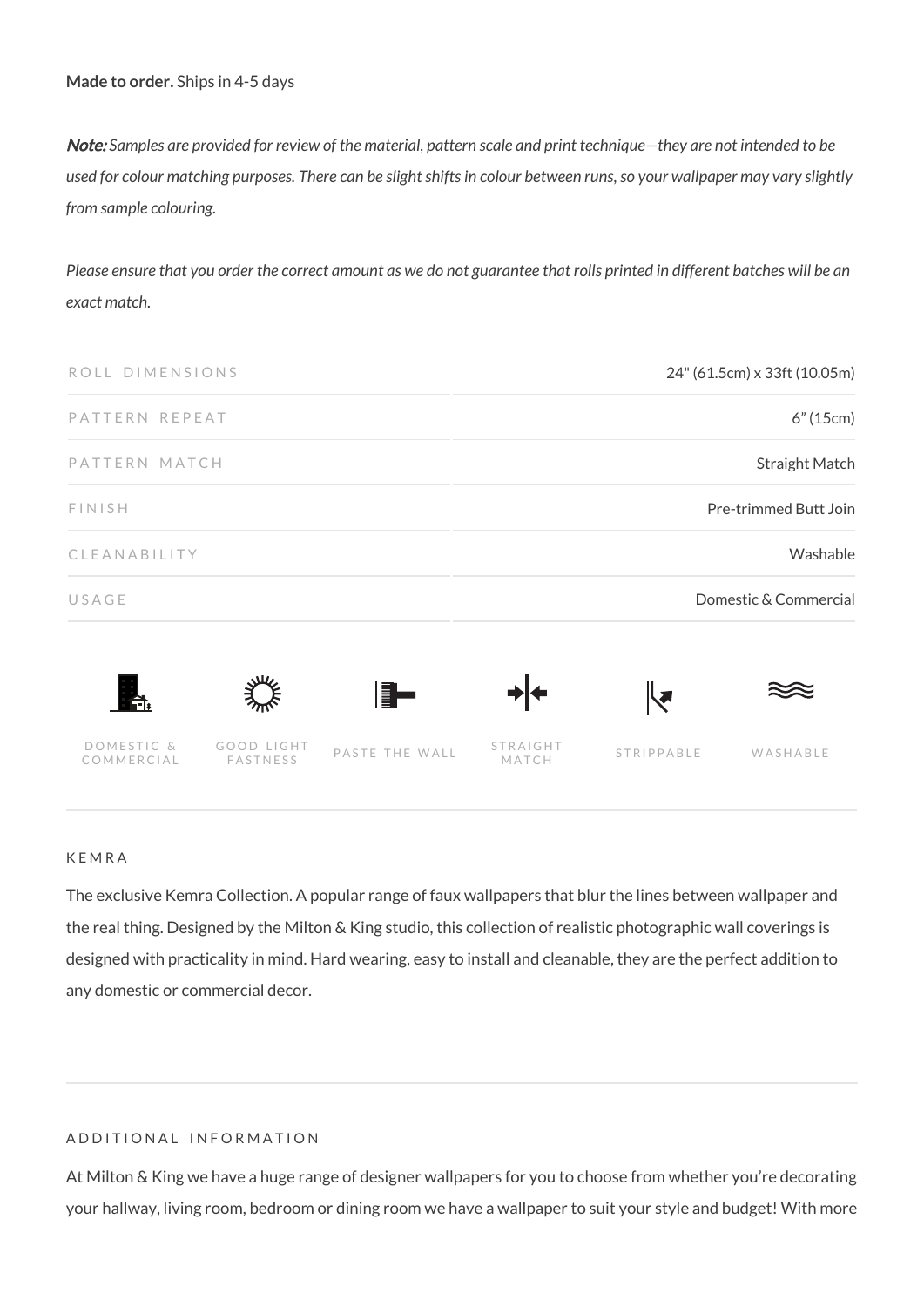than 500 wallpapers, we are bound to have the statement wallpaper you have been looking for.

### **Non-woven wallpaper advantages**

The most user-friendly wallpaper on the market.

Sourced from FSC Certified Forests and printed with water-based ink. Milton & King's wallpapers are of the highest quality, are environmentally friendly, and totally 100% vinyl-free.

Breathable – These high quality wallpapers are breathable, helping them endure mould and mildew conditions. Thus, perfect to decorate bathrooms, kitchens and laundries.

Paste-The-Wall – Made from both natural and non-porous synthetic fibres. These non-woven wallpapers will not absorb moisture from the adhesive. Simply apply the paste directly to the wall. The paper will not expand or contract with no booking time required.

The wallpaper rolls are finished precisely to have no overlap. Meaning the panels simply butt up to each other for ease of installation.

Cleanable – Dirt, dust and other marks can be simply cleaned using a damp cloth with soapy water.

Durable – Our designer wallpapers are also heard wearing and tear-resistant. This is a great advantage as the wallpapers will not get torn during installation or removal.

Easy to Remove – Once completely dry, non-woven wallpapers will come off easily. It should come down in full sheets with no need for the dreaded steamer or water. Without causing any damage to the walls upon their removal

Roll Size – 24" wide x 33' long. Our rolls are the equivalent to a US double roll providing 65 square feet per roll.

#### CERTIFICATIONS

## **This wallpaper has obtained the following Fire and Flammability classifications.**

#### **North America**

"Class A" for ASTM Designation E84-15a. Comparable to UL 723, ANSI/NFPA No. 255 & UBC No. 8-1.

#### **Building Codes Cited:**

National Fire Protection Association, ANSI/NFPA No. 101, "Life Safety Code". International Building Code, Chapter 8, Interior Finishes, Section 803.

#### **Australia & New Zealand**